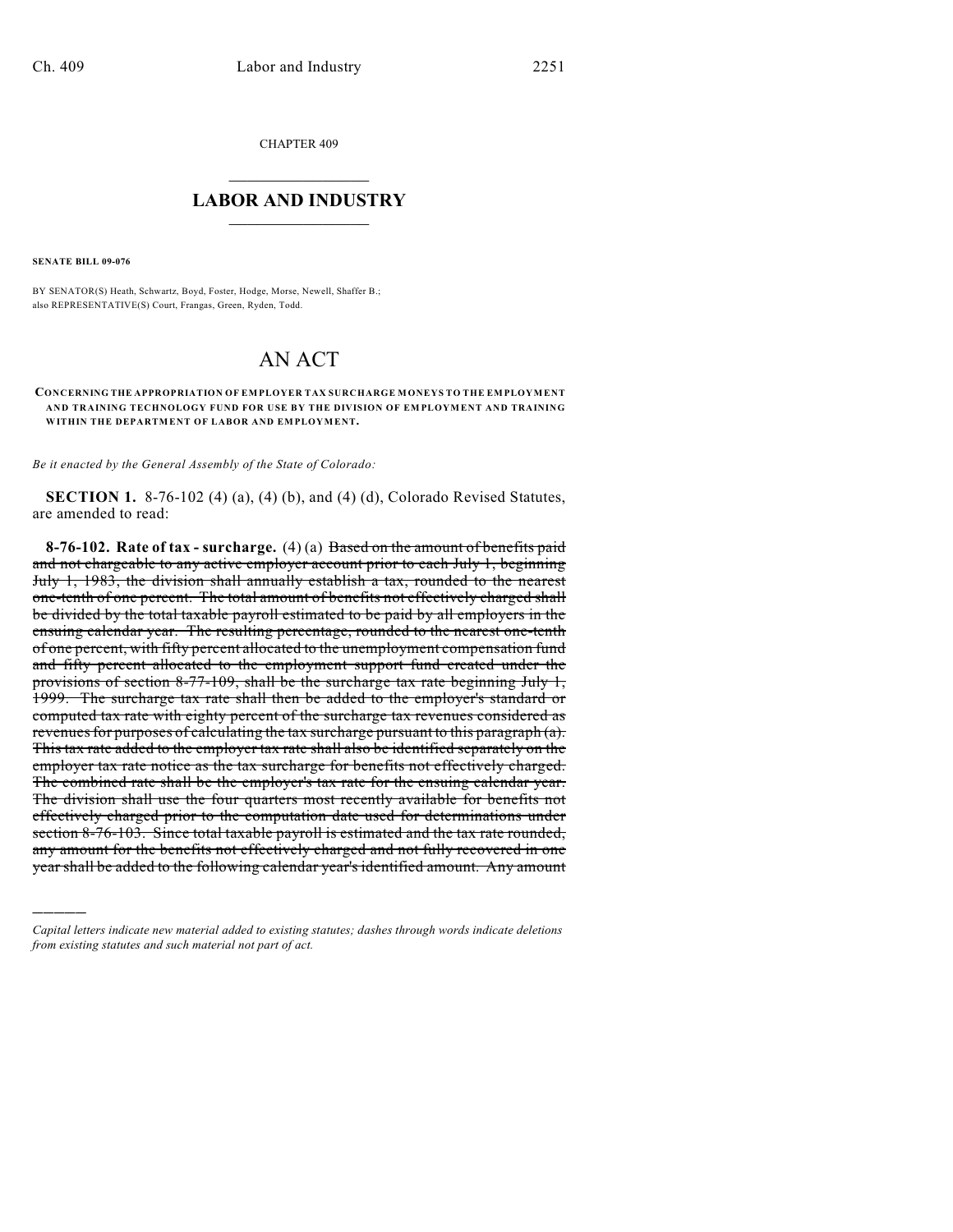2252 Labor and Industry Ch. 409

recovered over that amount shall be subtracted from the following calendar year's identified amount. The tax surcharge established by this subsection (4) shall not be assessed against any employer whose benefit-charge account balance is zero, and the estimated taxable payrolls of such employers shall not be included in the calculation of the surcharge tax rate; except that, if the employer is still being rated under the provisions of section  $8-76-103$  (3) (a), such employer is subject to the surcharge tax rate.

(b) Effective July 1, 1999, and until such time as employers' federal unemployment taxes are returned to the state by the federal government at levels sufficient to permit the effective administration of the provisions of articles 70 to 82 of this title, fifty percent of the surcharge tax established by paragraph (a) of this subsection (4) shall be segregated and deposited in the employment support fund created in section 8-77-109.

(d) Effective calendar year  $2000$ , the provisions of paragraph (a) of this subsection (4) regarding annual computation of the surcharge tax rate shall no longer apply and 2009, the annual surcharge tax rate shall be established at 0.22 percent, with fifty THIRTY percent of the surcharge tax rate allocated to the general UNEMPLOYMENT COMPENSATION fund and CREATED IN SECTION 8-77-101, fifty percent of the surcharge tax rate allocated to the employment support fund created under the provisions of section 8-77-109, except that, beginning July 1, 2004, the amount allocated to the general fund shall be allocated to the unemployment compensation fund AND TWENTY PERCENT OF THE SURCHARGE ALLOCATED TO THE EMPLOYMENT AND TRAINING TECHNOLOGY FUND CREATED IN SECTION 8-77-109. EFFECTIVE JANUARY 1, 2017, FIFTY PERCENT OF THE SURCHARGE TAX RATE SHALL BE ALLOCATED TO THE UNEMPLOYMENT COMPENSATION FUND AND FIFTY PERCENT OF THE SURCHARGE TAX RATE SHALL BE ALLOCATED TO THE EMPLOYMENT SUPPORT FUND. The surcharge tax rate shall then be added to the employer's standard or computed tax rate. This tax rate added to the employer tax rate shall also be identified separately on the employer tax rate notice as the tax surcharge for benefits not effectively charged. The combined rate shall be the employer's tax rate for the ensuing calendar year. The surcharge established by this subsection (4) shall not be assessed against any employer whose benefit-charge account balance is zero; except that, if the employer is still being rated under the provisions of section 8-76-103 (3) (a), such employer is subject to the surcharge tax rate.

**SECTION 2.** 8-77-109 (1), Colorado Revised Statutes, is amended to read:

**8-77-109. Employment support fund - employment and training technology fund - created - uses.** (1) There is hereby established the employment support fund, which shall be credited with fifty percent of the surcharge tax established by section 8-76-102 (4) (a) 8-76-102 (4) (d) beginning July 1, 1999.

**SECTION 3.** 8-77-109 (2), Colorado Revised Statutes, is amended BY THE ADDITION OF A NEW PARAGRAPH to read:

**8-77-109. Employment support fund - employment and training technology fund - created - uses.** (2) (a.9) NOTWITHSTANDING ANY PROVISION OF THIS SUBSECTION (2) TO THE CONTRARY, BEGINNING JULY 1, 2009, THROUGH DECEMBER 31, 2016, TWENTY PERCENT OF THE SURCHARGE TAX ESTABLISHED BY SECTION